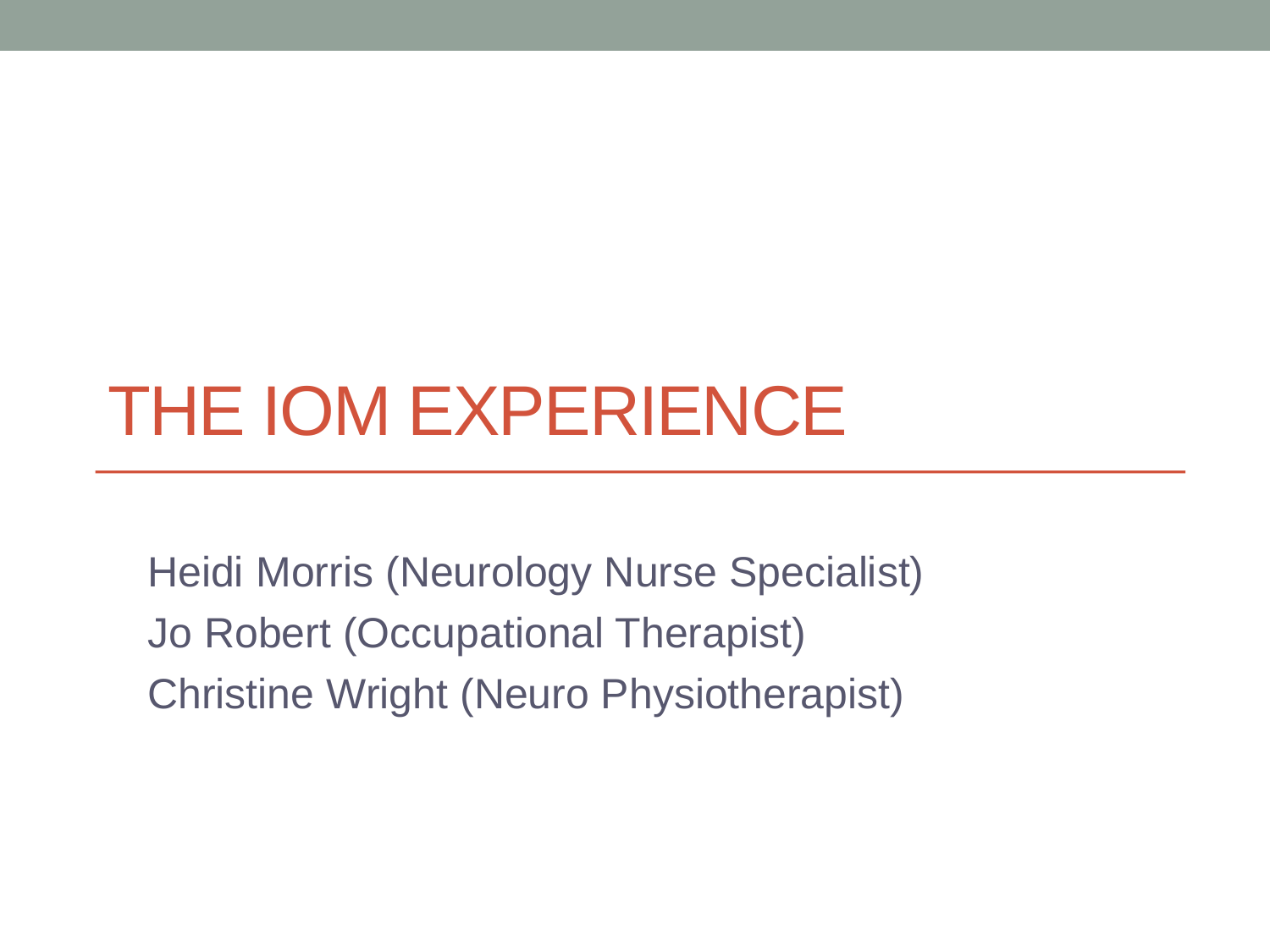#### Mrs X's Story

- Age ; mid 40's
- Diagnosis ; progressive neurological condition
- Single mother
- Wants to stay at home
- Has children, youngest is only just in secondary school
- Relies on carers
- Needs assistive technology
- Unable to leave home no suitable access
- Difficulty providing adequate physio / stretching

\*Patient details have been anonymised\*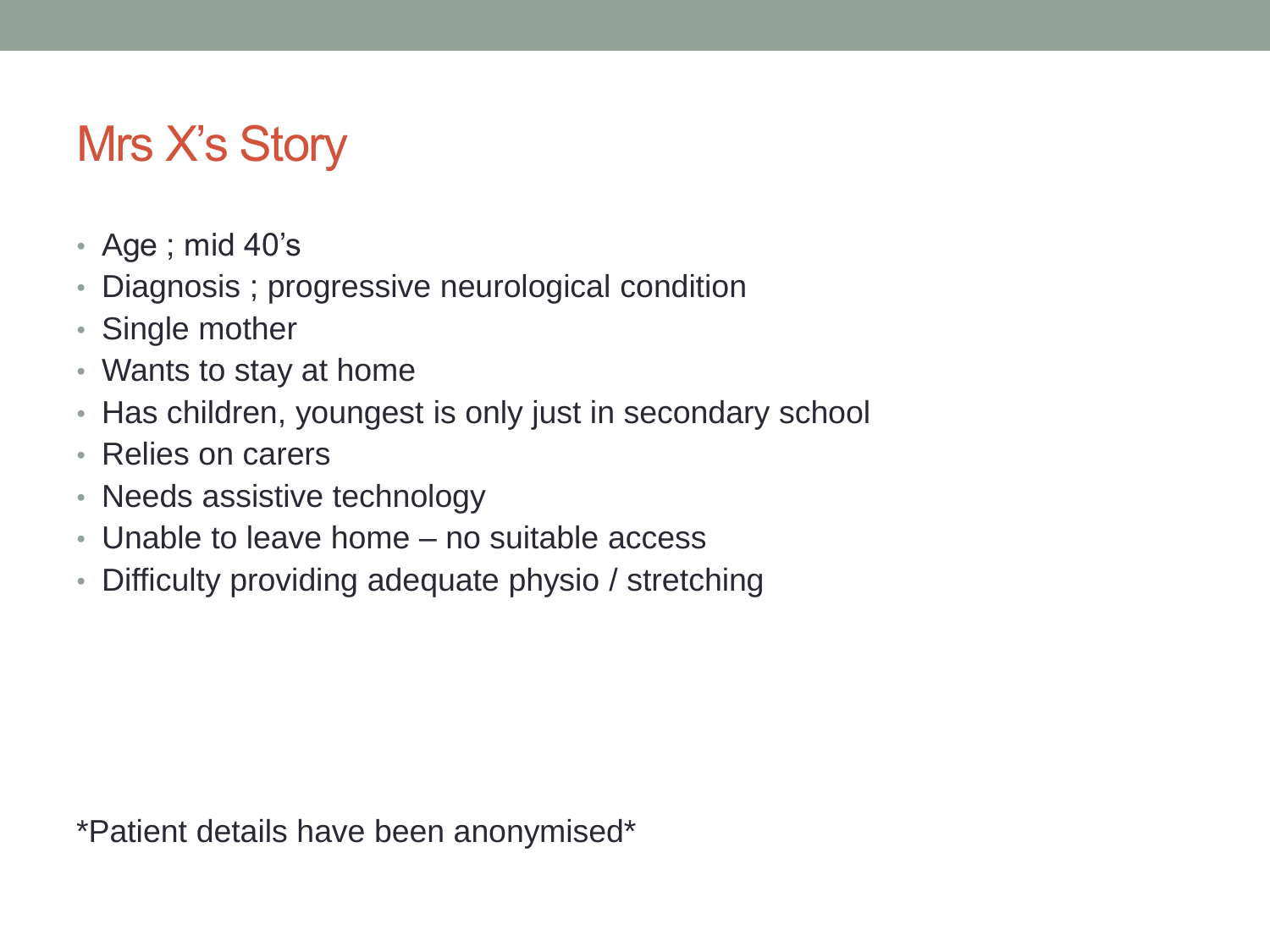### **Timeline**

- Deterioration in condition
- Unable to increase therapy input- no capacity
- Off legs- unable to walk. Commode provided by occupational therapy
- Difficulty getting services quickly
- Unable to get inpatient rehab for Mrs X as she would have to have a medical admission first.
- Respite a nursing home, nursed in bed **–**not a rehabilitation environment
- At this time Mrs X could still stand and transfer in therapy. Care staff were unable to do this
- Unable to see due to Covid for 3/12 months
- Passive movements were taught to carer's- these were not carried out
- Mrs X lost function in her arm during this period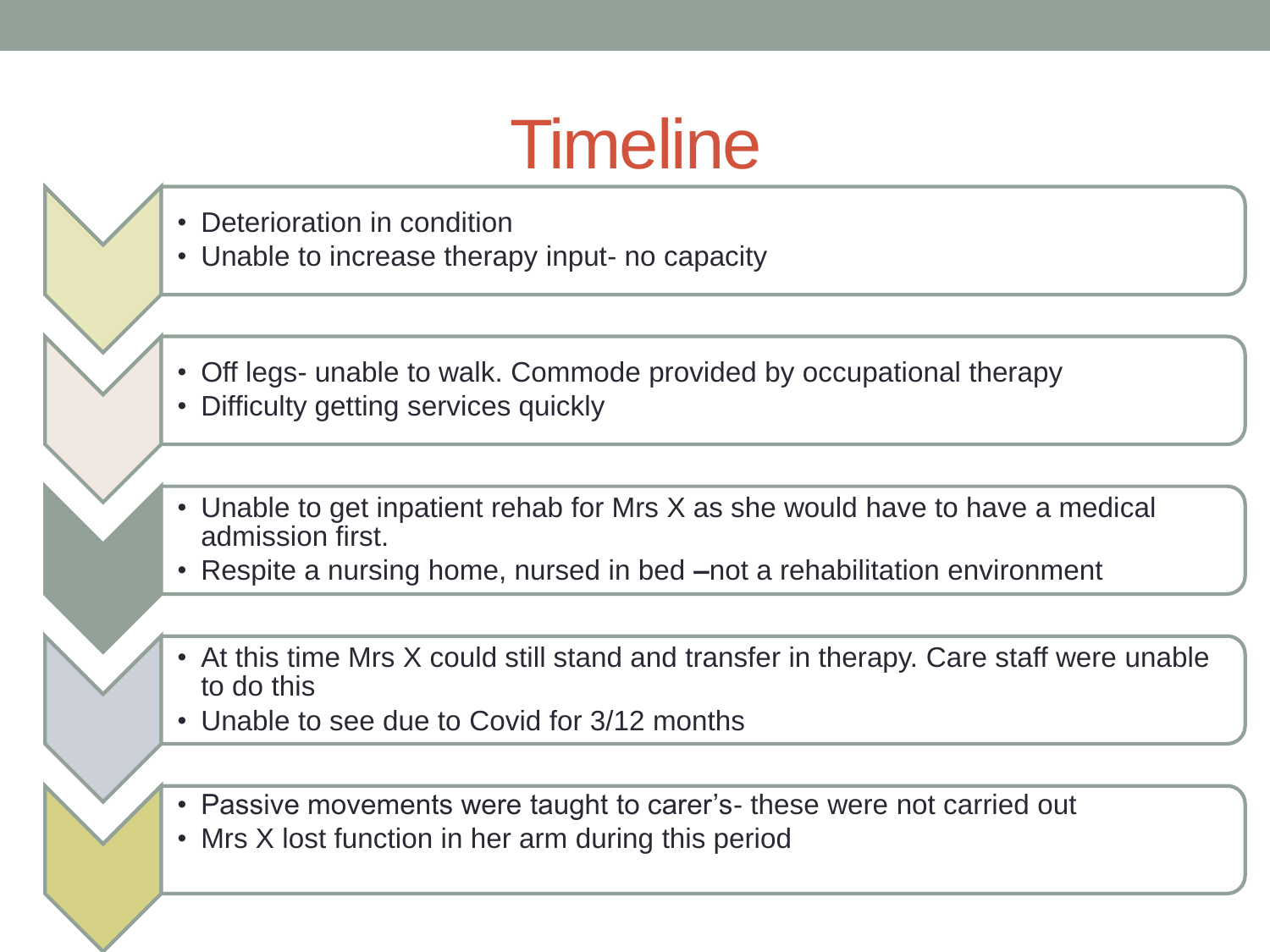#### Patient experiences of our services

"It made me think of things in a different way and I can use this daily when doing tasks at home and out"

"The course has given me a good arsenal to try and move forward positively"

"It will help me in the future going forward"

" Physiotherapy is marvellous when I can get it- the capacity is the problem"

"Crazy that I had to go to Liverpool for Botox injections given by the consultant who sees me on the Isle of Man"

"There is no on-Island cover when the MS nurse is on holiday. I needed help for a relapse- My GP said it was a hospital matter"

" I feel I get the support I need to maintain a normal life as much as possible. The FES bike keeps my mobility as good as possible and walking without sticks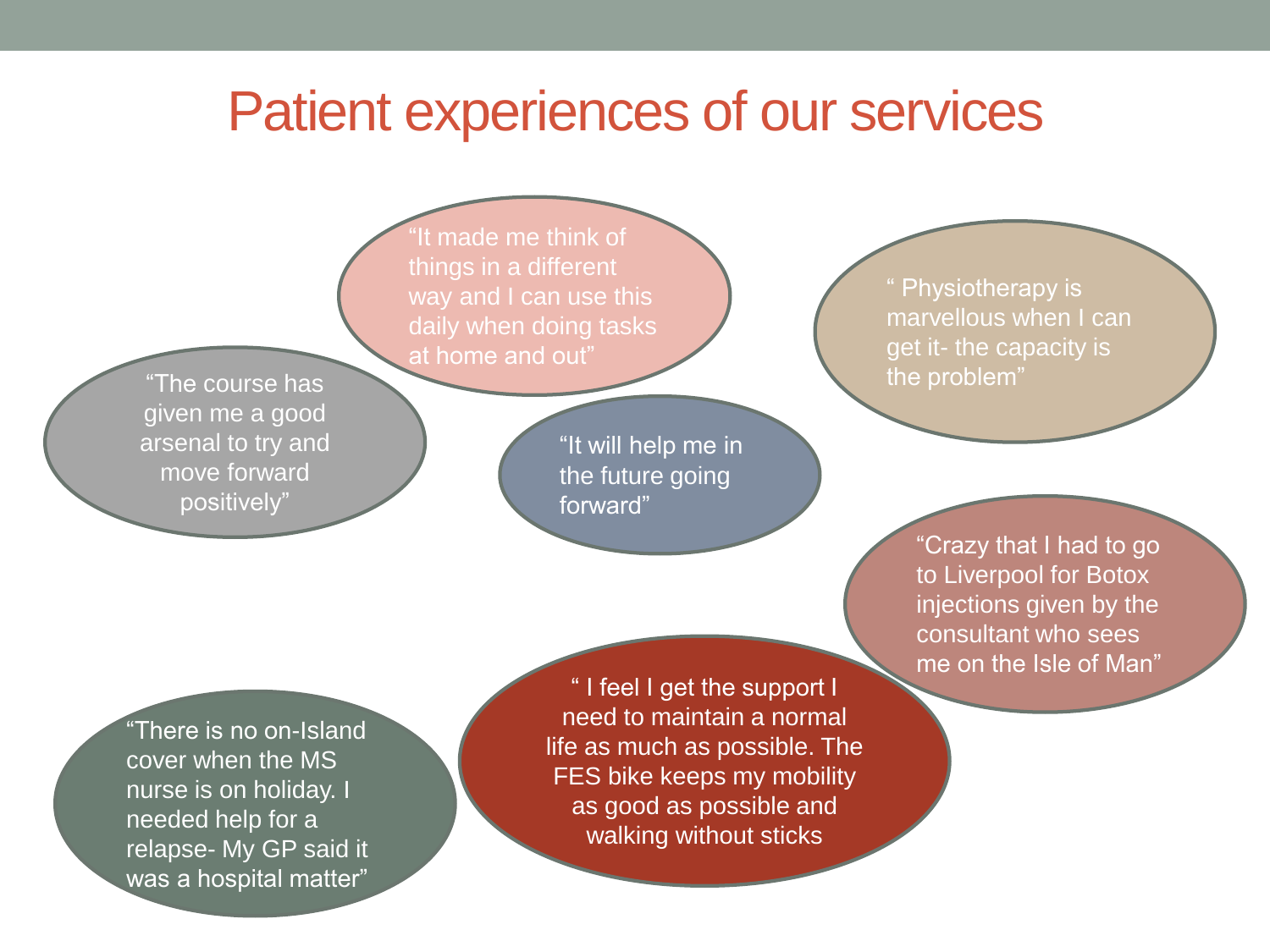### In an ideal world….